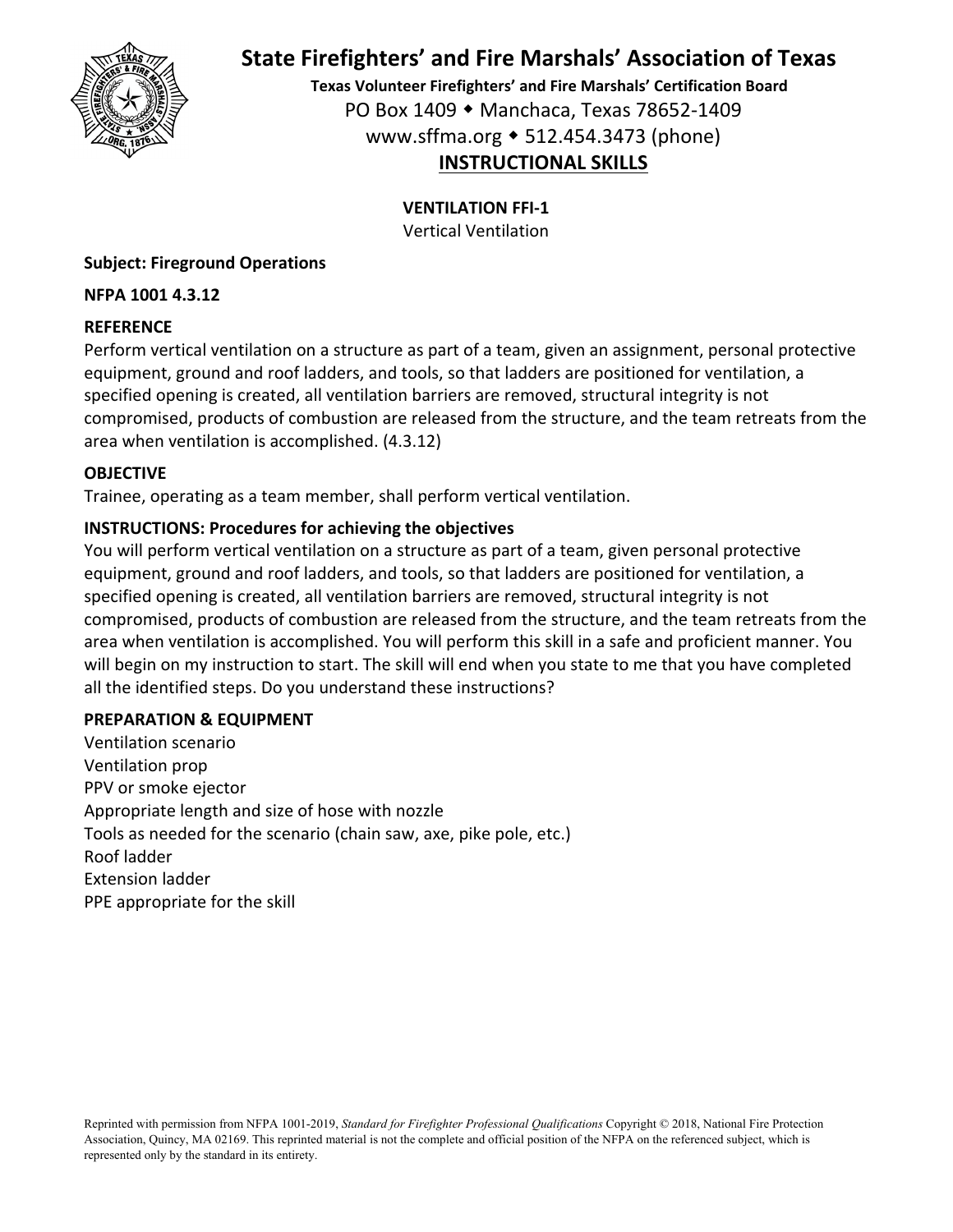

**Texas Volunteer Firefighters' and Fire Marshals' Certification Board**

PO Box 1409 ◆ Manchaca, Texas 78652-1409

www.sffma.org 512.454.3473 (phone)

# **INSTRUCTIONAL SKILLS**

### **VENTILATION FFI‐1**

Vertical Ventilation

| Trainee, operating as a team member, shall perform vertical ventilation. (4.3.12)   |                 |             |                |
|-------------------------------------------------------------------------------------|-----------------|-------------|----------------|
|                                                                                     | <b>POSSIBLE</b> |             |                |
|                                                                                     | <b>POINTS</b>   | <b>TEST</b> | <b>IRETEST</b> |
| a. Transports and operates ventilation tools and equipment                          |                 |             |                |
| b. Selects, carries, deploys, and secures ground ladders for ventilation activities |                 |             |                |
| c. Deploys roof ladders on pitched roofs while secured to a ground ladder           |                 |             |                |
| d. Sounds roof for integrity                                                        |                 |             |                |
| e. Hoists or carries ventilation tools to a roof as required for scenario           |                 |             |                |
| f. Cuts roofing and flooring materials to vent flat roofs, pitched roofs, and       | 1               |             |                |
| basements as required for scenario                                                  |                 |             |                |
| g. Assures a clear opening with hand tools                                          |                 |             |                |
| h. Uses tools as designed                                                           | 1               |             |                |
| i. Retreats from area when ventilation is accomplished                              |                 |             |                |
| j. Performs skill in a safe and proficient manner                                   | 1               |             |                |
| TOTAL POINTS:                                                                       | 10              |             |                |
|                                                                                     |                 |             |                |

\_\_\_\_\_\_\_\_\_\_\_\_\_\_\_\_\_\_\_\_\_\_\_\_\_\_\_\_\_\_\_\_\_\_\_\_\_\_\_\_\_\_\_\_\_\_\_\_\_\_\_\_\_\_\_\_\_\_\_\_\_\_\_\_\_\_\_\_\_\_\_\_\_\_\_\_\_\_\_\_\_\_\_\_

\_\_\_\_\_\_\_\_\_\_\_\_\_\_\_\_\_\_\_\_\_\_\_\_\_\_\_\_\_\_\_\_\_\_\_\_\_\_\_\_\_\_\_\_\_\_\_\_\_\_\_\_\_\_\_\_\_\_\_\_\_\_\_\_\_\_\_\_\_\_\_\_\_\_\_\_\_\_\_\_\_\_\_\_

\_\_\_\_\_\_\_\_\_\_\_\_\_\_\_\_\_\_\_\_\_\_\_\_\_\_\_\_\_\_\_\_\_\_\_\_\_\_\_\_\_\_\_\_\_\_\_\_\_\_\_\_\_\_\_\_\_\_\_\_\_\_\_\_\_\_\_\_\_\_\_\_\_\_\_\_\_\_\_\_\_\_\_\_

\_\_\_\_\_\_\_\_\_\_\_\_\_\_\_\_\_\_\_\_\_\_\_\_\_\_\_\_\_\_\_\_\_\_\_\_\_\_\_\_\_\_\_\_\_\_\_\_\_\_\_\_\_\_\_\_\_\_\_\_\_\_\_\_\_\_\_\_\_\_\_\_\_\_\_\_\_\_\_\_\_\_\_\_

#### **Points needed to pass: 7**

#### **Evaluator/Candidate Comments**:

Instructor's Signature **Date**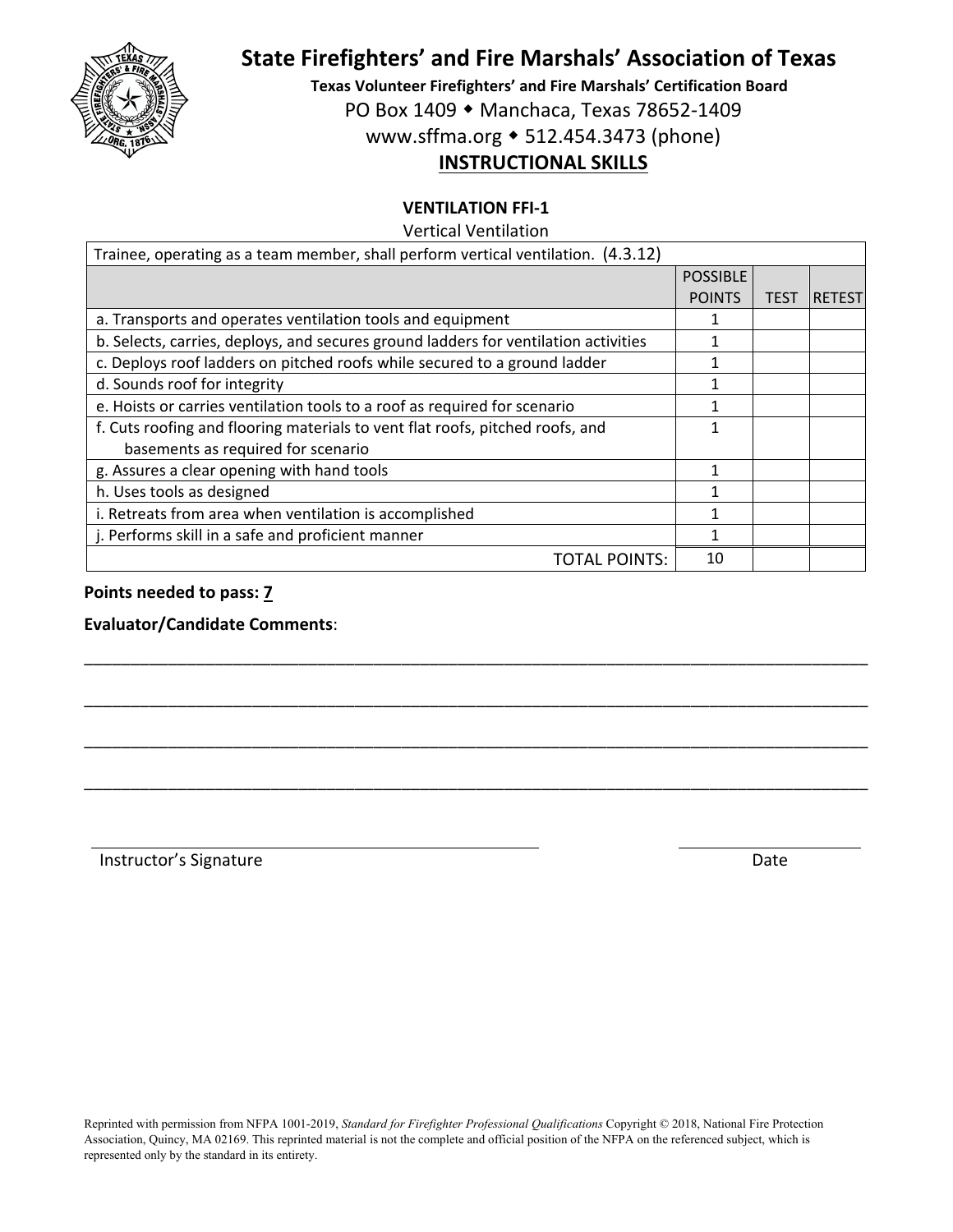

**Texas Volunteer Firefighters' and Fire Marshals' Certification Board** PO Box 1409 Manchaca, Texas 78652‐1409 www.sffma.org 512.454.3473 (phone) **INSTRUCTIONAL SKILLS**

# **VENTILATION FFI‐2**

Horizontal Ventilation

# **Subject: Fireground Operations**

### **NFPA 1001 4.3.11**

# **REFERENCE**

Perform horizontal ventilation on a structure operating as part of a team, given an assignment, personal protective equipment, ventilation tools, equipment, and ladders, so that the ventilation openings are free of obstructions, tools are used as designed, ladders are correctly placed, ventilation devices are correctly placed, and the structure is cleared of smoke. (4.3.11)

# **OBJECTIVE**

Trainee, operating as a team member, shall perform horizontal ventilation.

# **INSTRUCTIONS: Procedures for achieving the objectives**

You will perform horizontal ventilation on a structure as part of a team, given personal protective equipment, ground and roof ladders, and tools, so that ladders are positioned for ventilation, a specified opening is created, all ventilation barriers are removed, structural integrity is not compromised, products of combustion are released from the structure, and the team retreats from the area when ventilation is accomplished. You will perform this skill in a safe and proficient manner. You will begin on my instruction to start. The skill will end when you state to me that you have completed all the identified steps. Do you understand these instructions?

### **PREPARATION & EQUIPMENT**

Ventilation prop PPV or smoke ejector Appropriate length and size of hose with nozzle Tools as needed for the scenario (chain saw, axe, pike pole, etc.) Roof ladder Extension ladder PPE appropriate for the skill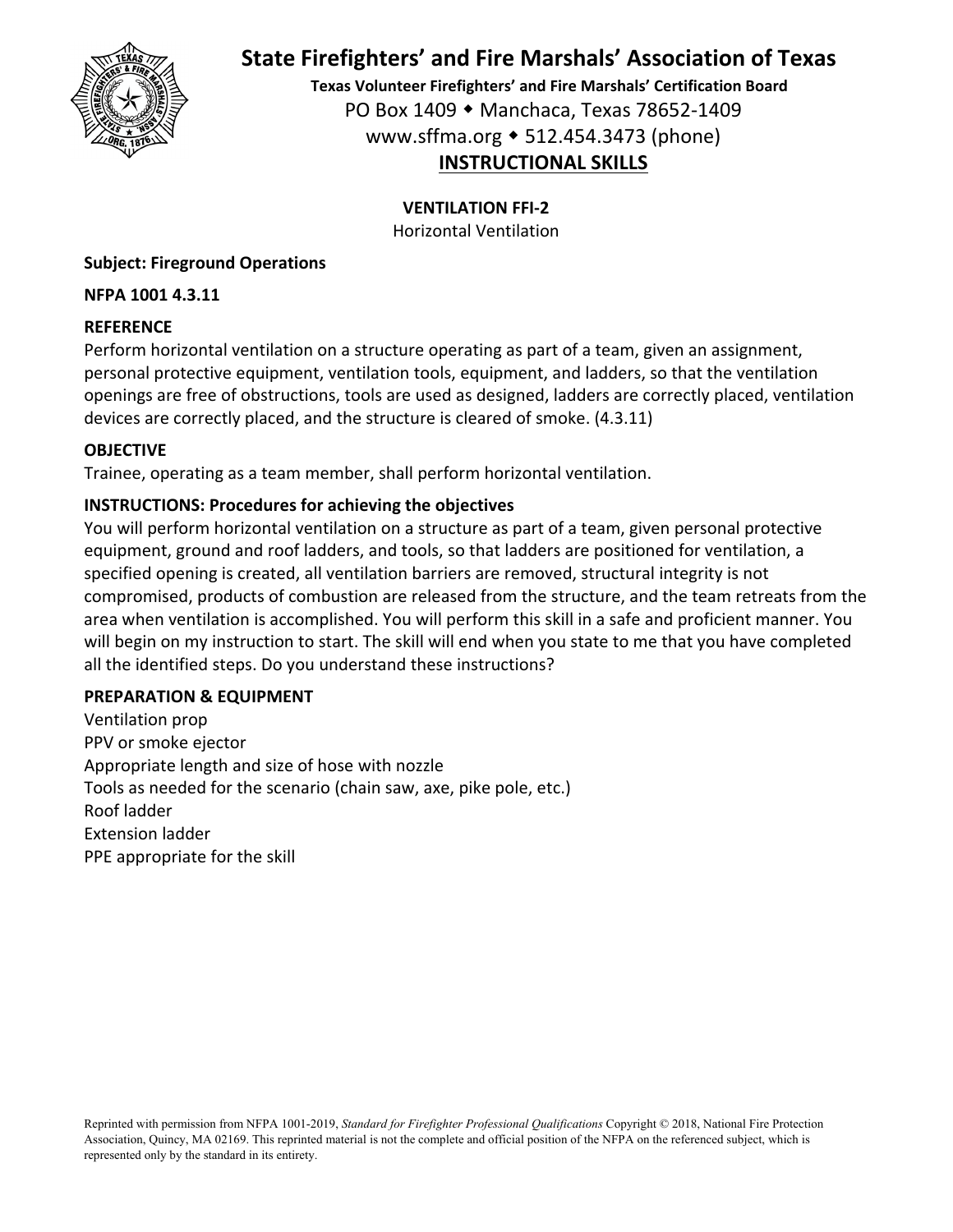

**Texas Volunteer Firefighters' and Fire Marshals' Certification Board** PO Box 1409 ◆ Manchaca, Texas 78652-1409

www.sffma.org 512.454.3473 (phone)

# **INSTRUCTIONAL SKILLS**

### **VENTILATION FFI‐2**

Horizontal Ventilation

Trainee: \_\_\_\_\_\_\_\_\_\_\_\_\_\_\_\_\_\_\_\_\_\_\_\_\_\_\_\_\_\_\_\_\_\_\_\_\_\_\_\_\_\_\_\_\_\_\_\_\_\_\_\_\_\_\_

Department:  $\blacksquare$ 

| Trainee, operating as a team member, shall perform horizontal ventilation. (4.3.11) |                                                                        |                 |             |               |  |  |
|-------------------------------------------------------------------------------------|------------------------------------------------------------------------|-----------------|-------------|---------------|--|--|
|                                                                                     |                                                                        | <b>POSSIBLE</b> |             |               |  |  |
|                                                                                     |                                                                        | <b>POINTS</b>   | <b>TEST</b> | <b>RETEST</b> |  |  |
| а.                                                                                  | Transports ventilation tools and equipment and ladders as required for | 1               |             |               |  |  |
|                                                                                     | scenario                                                               |                 |             |               |  |  |
| b.                                                                                  | Operates ventilation tools and equipment safely                        |                 |             |               |  |  |
| c.                                                                                  | Places ladders correctly as required for scenario                      |                 |             |               |  |  |
| d.                                                                                  | Uses safe procedures for breaking window and door glass and removing   |                 |             |               |  |  |
|                                                                                     | obstructions as required for scenario                                  |                 |             |               |  |  |
| e.                                                                                  | Places ventilation devices correctly as required for scenario          | 1               |             |               |  |  |
| f.                                                                                  | Ensures ventilation openings are free of obstructions                  |                 |             |               |  |  |
| g.                                                                                  | Uses tools as designed                                                 | 1               |             |               |  |  |
| h.                                                                                  | Ensures structure is clear of smoke                                    |                 |             |               |  |  |
|                                                                                     | Performs skill in a safe and proficient manner                         | 1               |             |               |  |  |
|                                                                                     | <b>TOTAL POINTS:</b>                                                   | q               |             |               |  |  |

\_\_\_\_\_\_\_\_\_\_\_\_\_\_\_\_\_\_\_\_\_\_\_\_\_\_\_\_\_\_\_\_\_\_\_\_\_\_\_\_\_\_\_\_\_\_\_\_\_\_\_\_\_\_\_\_\_\_\_\_\_\_\_\_\_\_\_\_\_\_\_\_\_\_\_\_\_\_\_\_\_\_\_\_

\_\_\_\_\_\_\_\_\_\_\_\_\_\_\_\_\_\_\_\_\_\_\_\_\_\_\_\_\_\_\_\_\_\_\_\_\_\_\_\_\_\_\_\_\_\_\_\_\_\_\_\_\_\_\_\_\_\_\_\_\_\_\_\_\_\_\_\_\_\_\_\_\_\_\_\_\_\_\_\_\_\_\_\_

\_\_\_\_\_\_\_\_\_\_\_\_\_\_\_\_\_\_\_\_\_\_\_\_\_\_\_\_\_\_\_\_\_\_\_\_\_\_\_\_\_\_\_\_\_\_\_\_\_\_\_\_\_\_\_\_\_\_\_\_\_\_\_\_\_\_\_\_\_\_\_\_\_\_\_\_\_\_\_\_\_\_\_\_

\_\_\_\_\_\_\_\_\_\_\_\_\_\_\_\_\_\_\_\_\_\_\_\_\_\_\_\_\_\_\_\_\_\_\_\_\_\_\_\_\_\_\_\_\_\_\_\_\_\_\_\_\_\_\_\_\_\_\_\_\_\_\_\_\_\_\_\_\_\_\_\_\_\_\_\_\_\_\_\_\_\_\_\_

### **Points needed to pass: 6**

**Evaluator/Candidate Comments**:

Instructor's Signature **Date** 

Reprinted with permission from NFPA 1001-2019, *Standard for Firefighter Professional Qualifications* Copyright © 2018, National Fire Protection Association, Quincy, MA 02169. This reprinted material is not the complete and official position of the NFPA on the referenced subject, which is represented only by the standard in its entirety.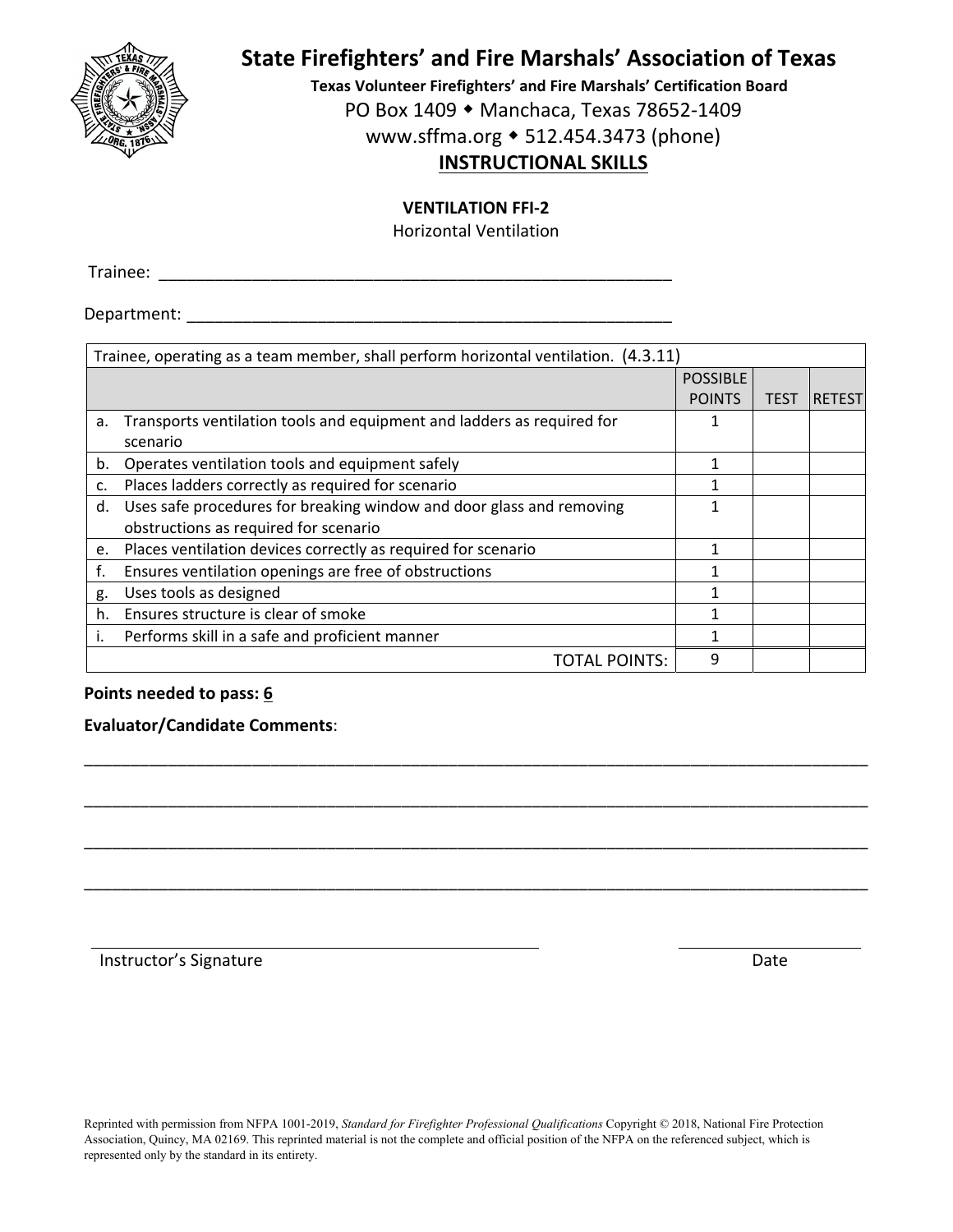

**Texas Volunteer Firefighters' and Fire Marshals' Certification Board** PO Box 1409 Manchaca, Texas 78652‐1409 www.sffma.org 512.454.3473 (phone) **INSTRUCTIONAL SKILLS**

# **VENTILATION FFI‐3**

Cleaning and Inspecting Ventilation Equipment

# **Subject: Preparedness and Maintenance**

### **NFPA 1001 4.5.1**

### **REFERENCE**

Clean and check ladders, ventilation equipment, SCBA, ropes, salvage equipment, and hand tools, given cleaning tools, cleaning supplies, and an assignment, so that equipment is clean and maintained according to manufacturer's or departmental guidelines, maintenance is recorded, and equipment is placed in a ready state or reported otherwise. (4.5.1)

### **OBJECTIVE**

Trainee shall inspect, clean and check ventilation equipment so that equipment is cleaned and maintained according to manufacturer's or departmental guidelines, maintenance is recorded, and equipment is placed in a ready state or reported otherwise.

# **INSTRUCTIONS: Procedures for achieving the objectives**

Given a tool used for ventilation and the appropriate cleaning equipment, you will verbalize the proper technique for inspecting and cleaning the ventilation tool. Actual cleaning does not need to occur for this skill. You will begin on my instruction to start. The skill will end when you state to me that you have completed all the identified steps. Do you understand these instructions?

### **PREPARATION & EQUIPMENT**

PPV Fan Negative Pressure Fan Power Saws Cleaning supplies PPE appropriate for the skill